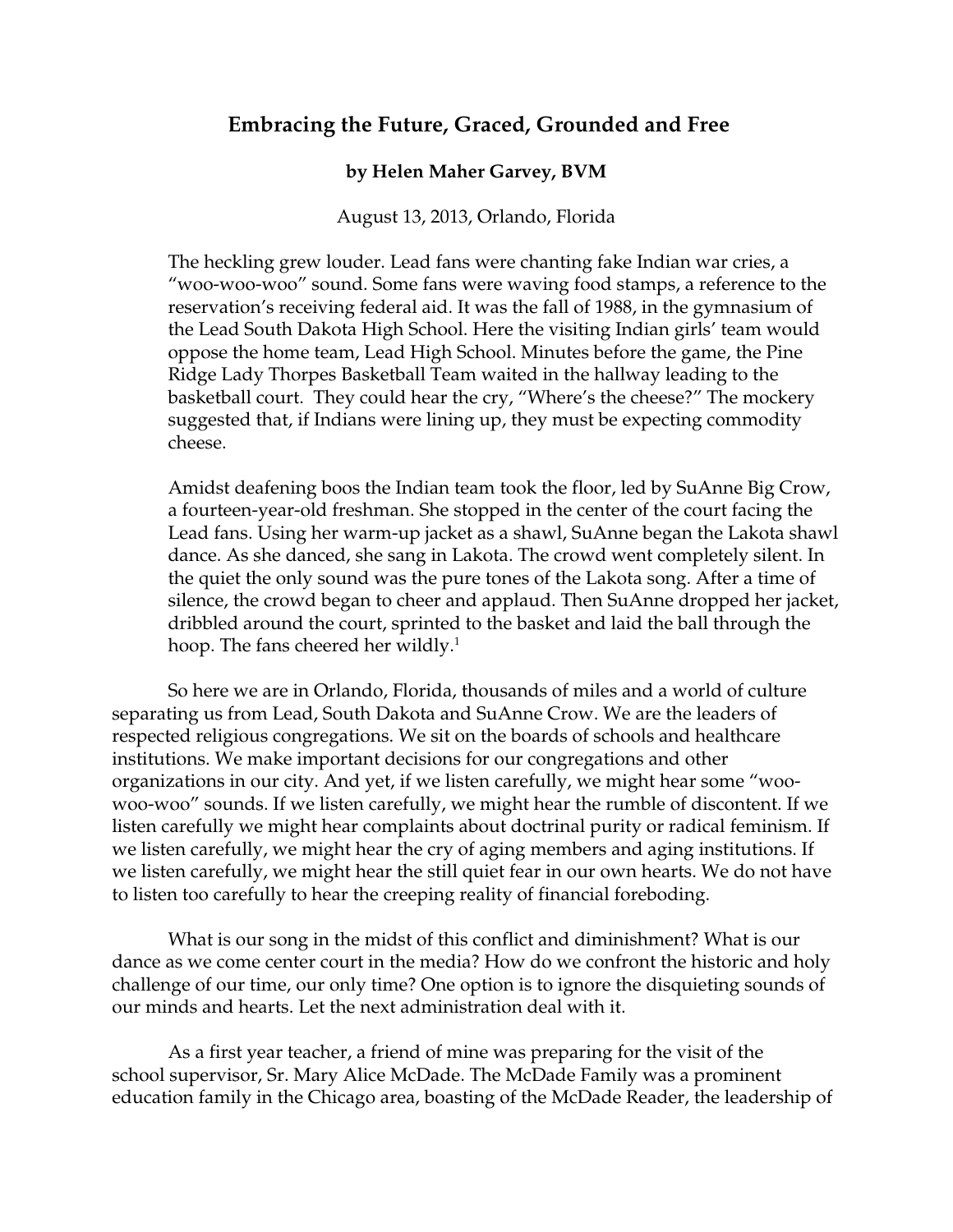Father McDade of the Carmelite Order and the prominence of Sister Theresa Frances McDade as head of the BVM Board of Education. Sr. Mary Alice was herself a formidable figure, trumpeting the significant values of lesson plans and professionalism.

During the Christmas holidays the principal had moved my friend, Mary Therese from fifth grade to sixth grade. On the first week in January, she faced fifty sixth graders, and knew neither the content of the syllabus nor the names of the students. In this environment the visit of the school supervisor loomed. An imaginative teacher, Mary Therese devised a plan. She decided to teach a history class since Sr. Mary Alice was history major. She stayed up all night; she organized colorful charts, maps, and films strips for Sr. Mary Alice's 9:15 AM Monday morning appearance.

 At 9:15 AM Monday morning, Sr. Mary Alice did not appear, but Mary Therese taught a brilliant History lesson. At 10: 00 AM, Sr. Mary Alice still did not materialize so, Mary Therese, remembering her all night preparation, taught the same lesson. The students were mesmerized. They had never seen so many teaching aides. At 11:00 AM, Sr. Mary Alice appeared. Exhausted and out of ideas, Mary Therese instructed her students to take out their arithmetic books. Having done no preparation for an arithmetic lesson, she could not even find the key with the answers. Students ran back and forth to the board at random. Chaos ruled the classroom.

That evening, Mary Therese slumped into a chair to receive her evaluation from Sr. Mary Alice. Sister Mary Alice looked Mary Therese in the eye and remarked, "You have the best seating chart I have ever seen."

 Sometimes we look for that one flicker of hope. Sometimes a sense of immediate short term compassion rules. But our deepest hope and our ultimate compassion arise from rock bottom reality, from responsibility for the future. This responsibility compels us to address the fact of no new members, the fact of scarce resources, the fact of a limited institutional future. The truth obliges us to plan, and counsels us to embrace a critical juncture in the history of our congregation and in the history of religious life. The truth urges to give conscious direction to the evolution of religious life. We do not want to be guilty bystanders. We desire to help shape the future through our focused contemplative response to the signs of our times.

 In this response, in the discipline of planning, surely we experience anxiety, confusion and pain. In this experience we enter once again into the paschal mystery of the death and resurrection of Jesus. We cannot do it alone. We need the solidarity of our sisters, the friendship of other congregational leaders and the expertise of the national organizations such as the National Religious Retirement Office (NRRO), the Resource Center for Religious Institutes (RCRI) and the Leadership Conference of Women Religious) LCWR. In this experience we remember the spirit of our founders, their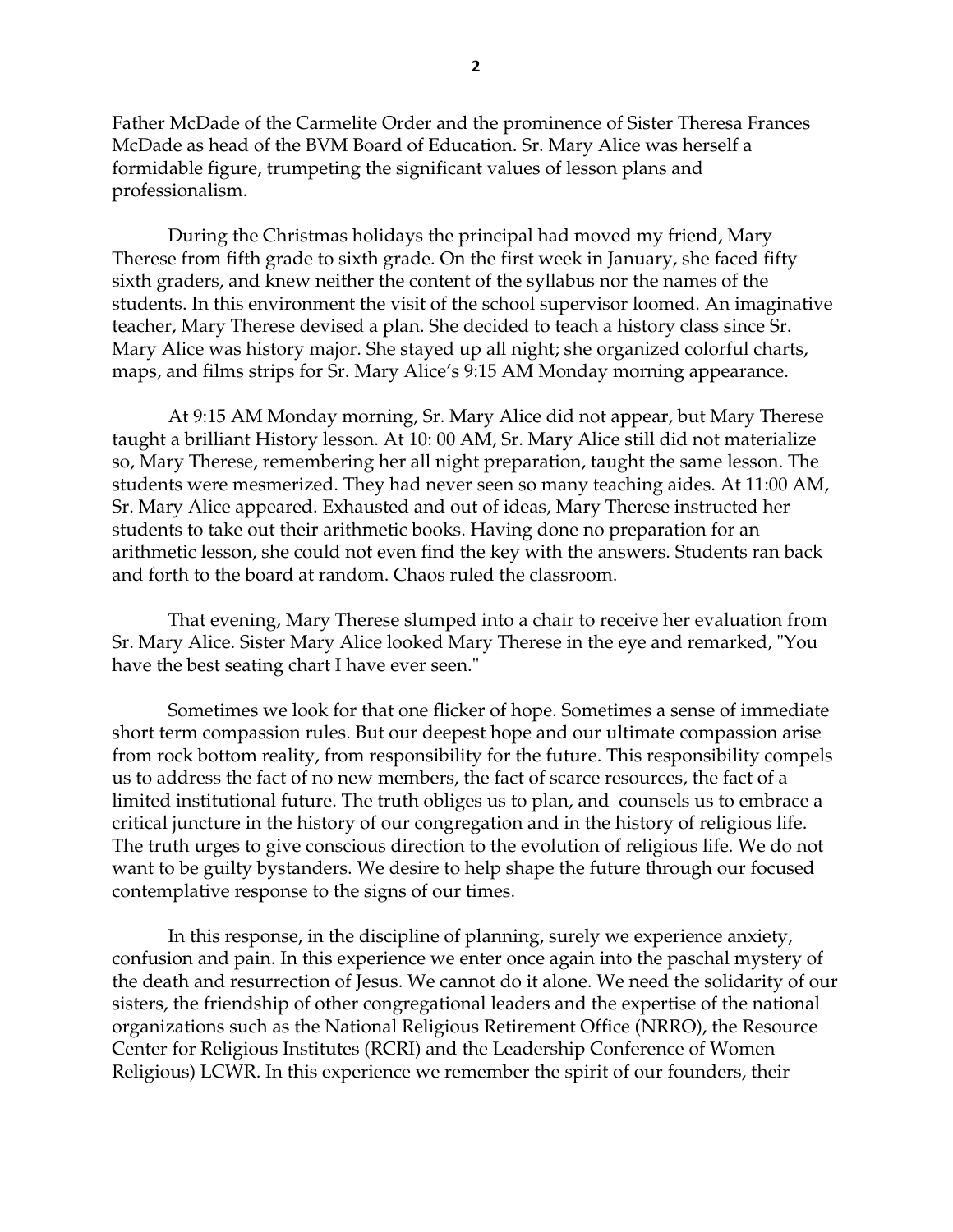sacrifices, their lives of devotion and insecurity. In this graced history, we deepen the charism of our community.

Many of us remember an ancient invocation.

Send forth your Holy Spirit and our hearts shall be regenerated and you will renew the face of the earth.

O, God, who by the light of the Holy Spirit, did instruct the hearts of the faithful, grant that by the same Holy Spirit we may be have a right understanding in all things, a love and relish for what is right and just and a constant enjoyment of your divine comforts through Christ Our Lord. Amen.

We religious leaders indeed desire the gifts of the Spirit. Confronted by complex, new circumstances and issues, we desire instruction. Listening to the suffering of a sister or brother who endure mental illness, we yearn for a right understanding in all things. Addressing moral issues like same sex marriage or gun control, we seek a love and relish for what is right and just. And on certain late Friday afternoons, when most of the staff has left the building, when the proposed agenda for the day lies in ruins across our desk, and the darkness of a February Midwest storm threatens, we may long for a constant enjoyment of your divine comforts. Such comforts may reveal themselves in a beer and pizza with friends.

In those long haul moments, we realize anew the charism of religious life. Charism means that religious life is directly dependent upon the Spirit, both in its origins and in its continually new forms. The charism of religious life is the fruit of the Holy Spirit who is always at work within the Church.2

Fidelity to the charism, the founding spirit is often troublesome*. Mutuae Relationes* tells us that, "Every authentic charism implies a certain element of (1) genuine originality and (2) special initiative for the spiritual life of the church. In its surroundings, it may appear troublesome and may even cause difficulties, since it is not always and immediately easy to recognize it as coming from the Spirit."3

Concretely and pragmatically, charism implies that religious life will always involve something the church has not seen before—or at least not seen in this way. Because of its novelty and its presence as an unforeseen impetus within the church, charism means the presence of the "troublesome" and the presence of new difficulties and challenges to the Church. $4$ 

You know these difficulties and challenges. You travel a journey which demands the deepest immersion in your charism, the richest investment in your wisdom, the widest opening in your vulnerability. Your journey is a journey into the unknown future. But it is God's future, and God's future is filled with life. We religious are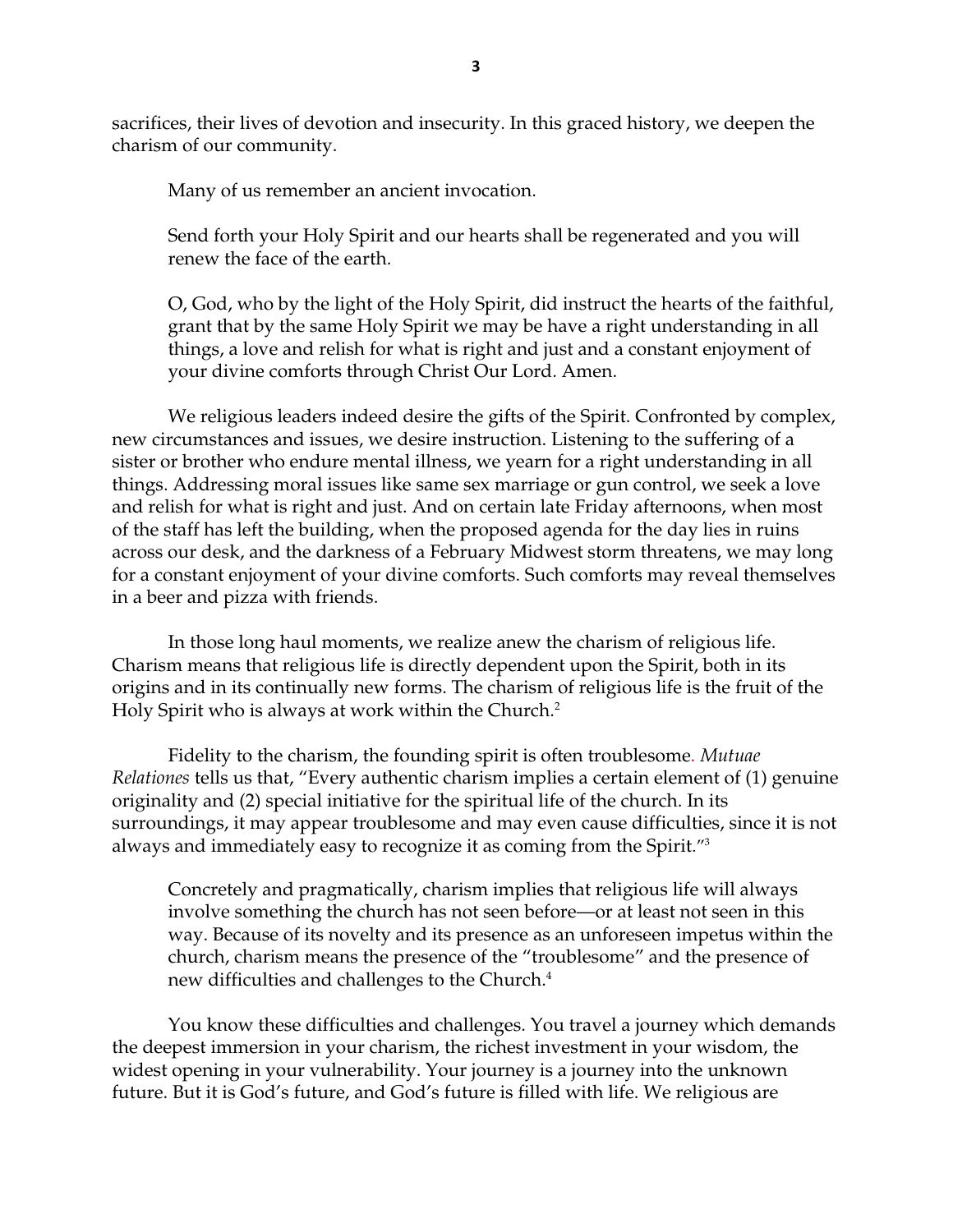chastened now. We have suffered. We have experienced loss and humiliation. So we do not chose an alternative future and live happily ever after.

 The strongest of us, the most contemplative of us, the most prophetic of us, endures confusion, disorientation, mistrust of our own decisions. Serious planning involves, searching our charism, confronting the facts, letting go, imagining a new reality and daily arguments with the nemesis of good planning, denial. As Constance FitzGerald reminds us "We are encumbered by old assumptions, burdened by memories that limit our horizons and, therefore, unfree to see God coming to us from the future."5 We are at impasse, when, as FitzGerald suggests, liturgy may feel like "an empty shell," but God is coming to us from the future.

Yes, God is coming to us from the future, a future, compelling a right understanding all things, a future seeking a love and relish for what is right and just, a future relying on the profound center of our charism. We shall not find that future in our own virtue. We are all too weak for that. I personally identify with Martha Mead, a Sister of Charity of Leavenworth, Kansas, who arriving in the Montana Territory in 1869, declared, "I am not at all brave. A greater coward seldom traveled toward the setting sun."

But the Spirit's charism still calls us forward into God's alternative future. What does that future look like? Maybe it looks like a covenant relationship, maybe it looks like a merger, maybe it looks like living fully until we die. Maybe it looks like contemplation. Maybe it looks like justice. Maybe it looks like more public correction. Maybe it looks like exoneration. Maybe it is around the corner and maybe it will erupt in the era of our children's children. What is clear is our responsibility as leaders to read the signs of the times, to contemplate, to communicate, to plan and to act our way into the future.

 Looking back in our history, we might remember the story of President Harry Truman's return to Washington from Independence, Missouri following his devastating loss to the Republicans in congressional elections in 1946, the Democrats' worst defeat since 1928. Arriving from Kansas City at Washington's Union Station on a depressingly gray morning, Truman walked off the train, silent, but smiling, and found no one there to greet him…

It was therefore with some astonishment that he saw that there was, after all, someone standing on the platform to meet him. In his elegantly tailored topcoat and Hamburg was his undersecretary of state, Dean Gooderham Acheson. The president was absolutely delighted to see him and asked back him to the White House for a drink.

Dean Acheson, on the other hand, was perplexed and deeply distressed at the absence of any high official from the government save himself. As he later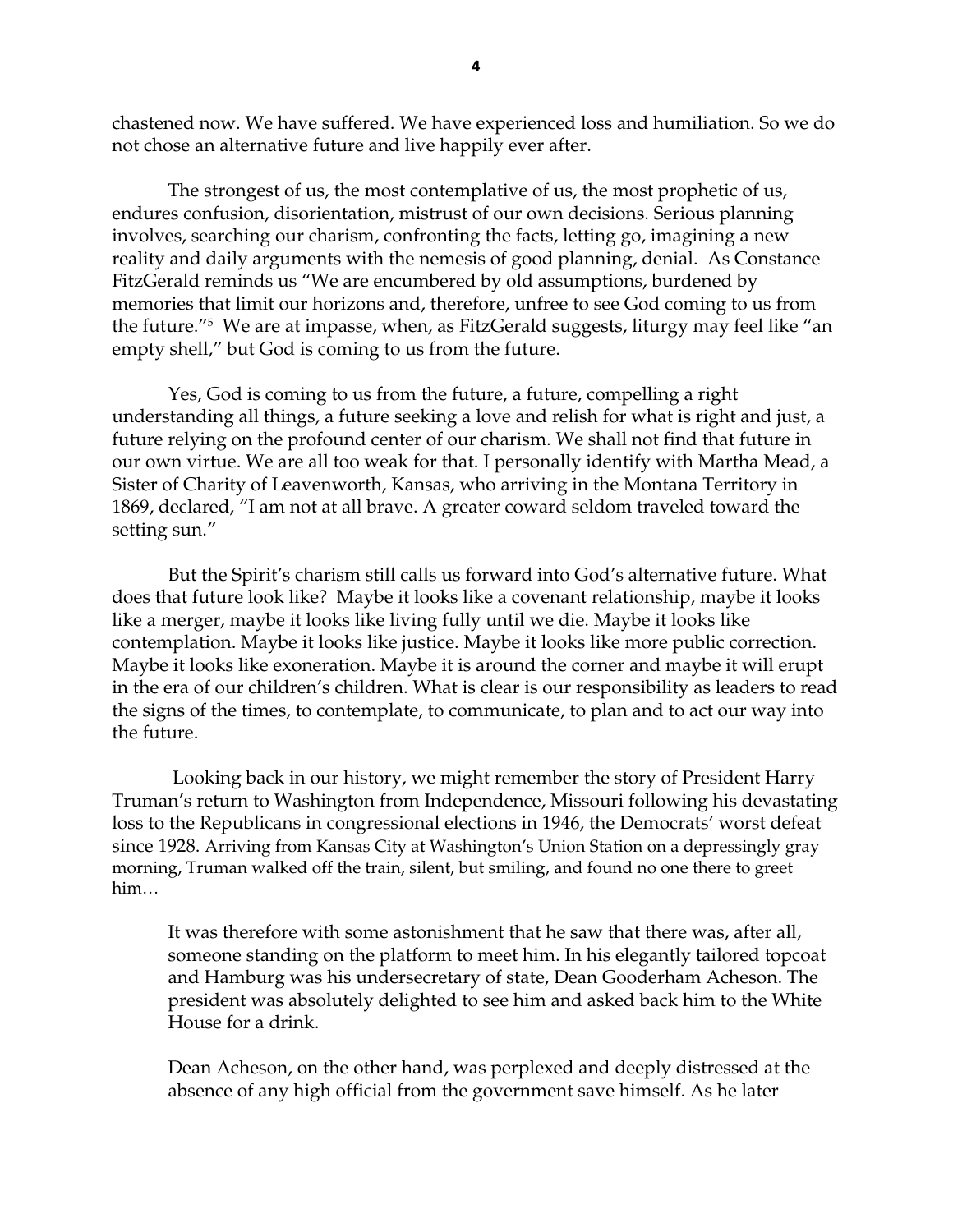recalled, "It had been for years been a Cabinet custom to meet President Roosevelt's private car on his return from happier elections to escort him to the White House. It never occurred to me that after defeat the President would be left to creep unnoticed back to the capital. So I met his train. To my surprise and horror, I was alone on the platform where his car was brought in, except for the stationmaster and a reporter or two."6 

As John Kennedy once remarked, "Success has a thousand fathers, but failure is an orphan." You might identify with such a moment after a difficult board meeting or a harsh chapter of elections or just casually talking about selling the motherhouse. These moments of loneliness, seeming failure and the human condition of misunderstanding compel a return to our true home, our foundation, our wellspring of meaning, the charism of our congregation, its spirit and life.

Send forth your Holy Spirit and our hearts shall be regenerated and you will renew the face of the earth.

O, God, who by the light of the Holy Spirit, did instruct the hearts of the faithful, grant that by the same Holy Spirit we may be have a right understanding in all things, a love and relish for what is right and just and a constant enjoyment of your divine comforts through Christ Our Lord. Amen.

As we seek that right understanding, we do so, aware that certain principles enhance and develop the character of our leadership. What are some of those principles?

#### **Satisfaction / Dissatisfaction**

Eliminating dissatisfactions does not create satisfaction. All the changes that freed us, freed us not just from something, but for someone.

Often, when the evils of individualism are condemned, the specter of a lone individual is raised. Picture some poor benighted soul thinking about herself, securing her place at the expense of others, claiming burnout before she has ever been lit up. Rarely is the individualism of congregations explored. Just as an individual must have a vision larger than herself in order to possess the fire of meaning, so too, a religious congregation never ceases remembering, developing, enlarging its vision. This vision may not be the one we originally imagined. It may be a vision of God doing a new thing with us.

## **Psychological Safety**

The distinguished organizational scholar Edgar Schein tells us that change in an organization requires the creation of psychological safety. The leader must have the emotional strength to absorb much of the anxiety that change brings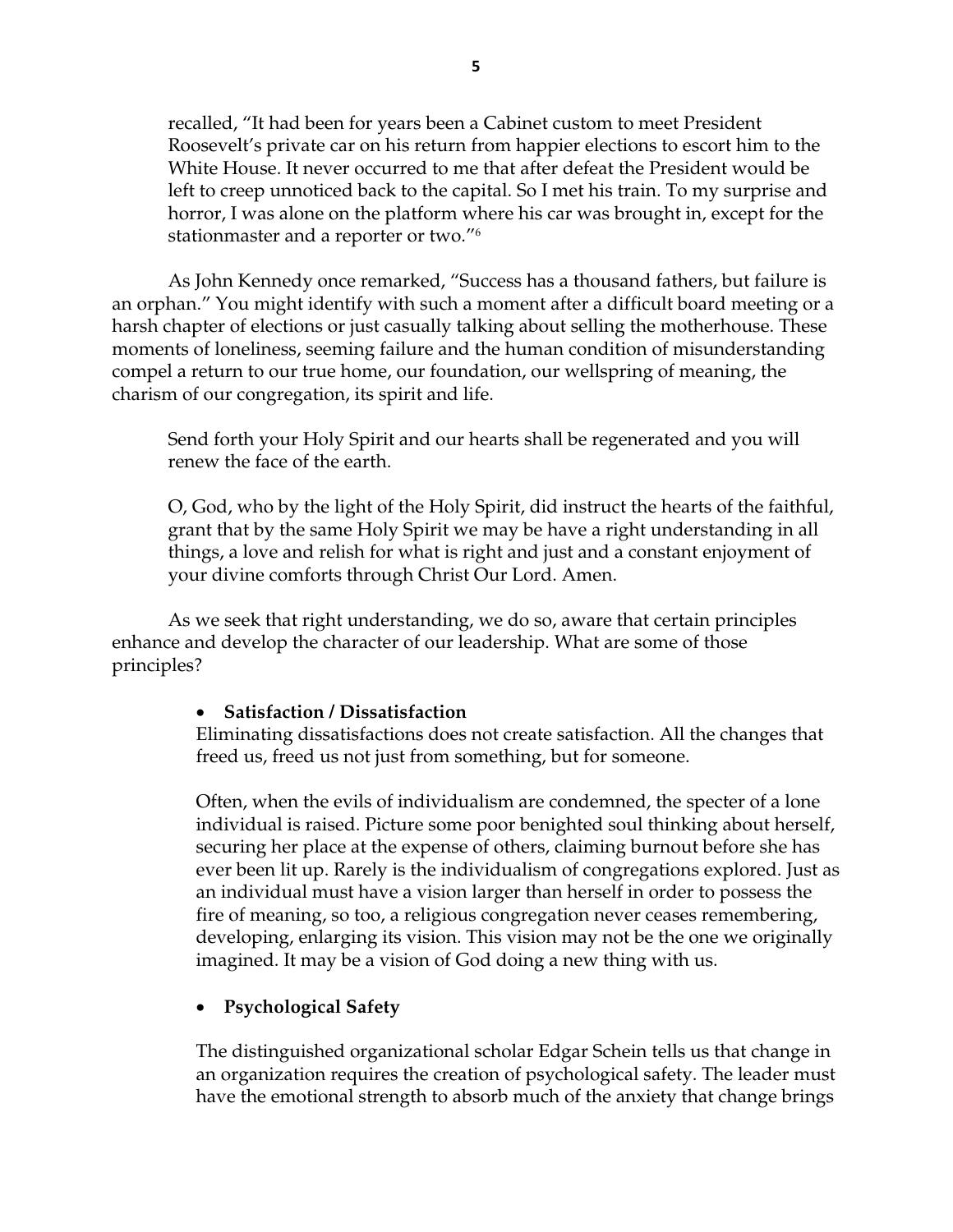with it and the ability to remain supportive to the organization through the transition phase even if group members become angry and obstructive.

The leader is likely to become the target of anger and criticism because, by definition, he or she must challenge some of what the group has taken for granted. This may involve closing down the company division that was the original source of the company's growth and the basis of many employees' (members') sense of pride and identity.7

So psychological safety and genuine deep satisfaction enhance and develop the character of our leadership, so vital in our time. These are not principles at which we excel each day, but ways in which seek to live our charism. But as we choose our future we might well remember the counsel of John Fitzgerald Kennedy,

Mr. Nixon and I, and the Republican and Democratic parties are not suddenly frozen in ice or collected in amber since the two conventions. We are like two rivers which flow back through history, and you can judge the force, the power and the direction of the rivers by studying where they rose and where the ran throughout their long course. $8$ 

You can judge the force, the power and the direction of our congregations by studying where we rose and where we ran through our long course. You can judge the force, power and direction of the future of our congregations, not by our longevity or our numbers but by the strength of our charisms.

In spite of the troublesome nature of charism, in spite of woo, woo, woos, we have the power, the force and the direction to sing our song in its purest tones. We have the power, the force and the direction to choose our dance. We have the power, the force and the direction to renew our charism. As SuAnne Big Crow sang the Lakota Song, we too can sing the pure tones of the Spirit's song. In the quiet of contemplation the noise of ministry, in the discipline of planning, we cherish a haunting melody.

Send forth your Holy Spirit and our hearts shall be regenerated and you will renew the face of the earth.

O, God, who by the light of the Holy Spirit, did instruct the hearts of the faithful, grant that by the same Holy Spirit we may be have a right understanding in all things, a love and relish for what is right and just and a constant enjoyment of your divine comforts through Christ Our Lord. Amen.